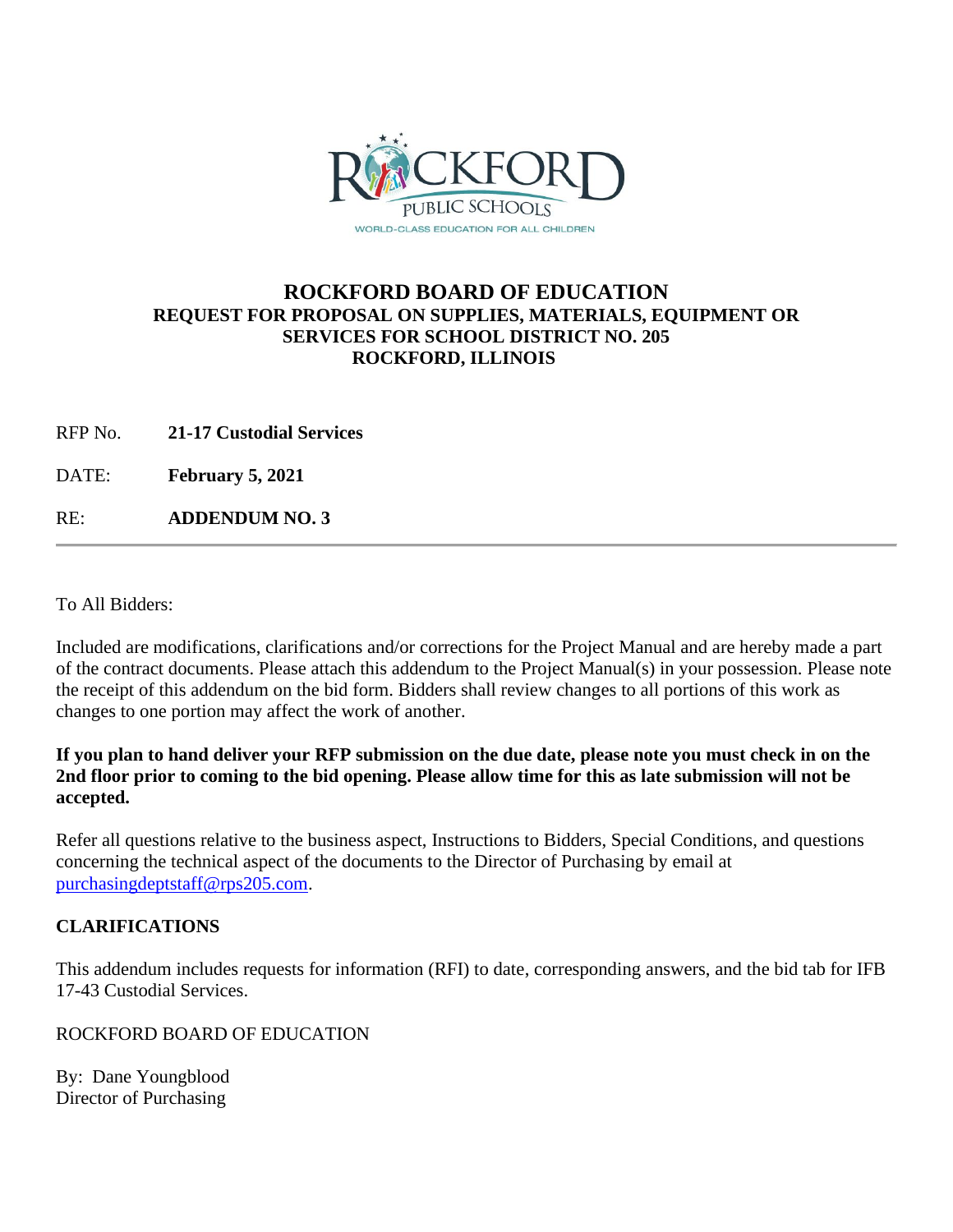## **CLARIFICATIONS**

- 1. Who is the incumbent contractor and how long have they been providing their services? a. Aramark is our current contracted vendor, and we are in the fourth year of the contract.
- 2. What is the current contracted monthly price for invoice?
	- a. We currently pay about \$600,000 per month for these services.
- 3. Can you provide us with the bid tab sheet form the last bid opening? a. The bid tab from IFB 17-43 Custodial Services is included in this addendum.
- 4. What is cleanable size of SF for this school; carpet Vs. Hard floor?
	- a. This information is not currently available, however generally, carpeting is limited to classrooms and offices areas.
- 5. Is this in--house service currently for certain areas or using outsourcing the contract? a. There is no in-house service.
- 6. Should the floor refinish for all of classrooms be required or as needed for winter cleaning? a. This is addressed in the bid documents.
- 7. Is it possible to get the current supply usages from the current contractor? a. This information would need to be obtained from our current provider.
- 8. Is the scope/size of this bid identical with the current contract? a. No
- 9. Will the contract price be paid 49 weeks or 52 weeks per year? a. Awarded contractor shall invoice the District once per month, for a total of twelve payments per year.
- 10. Is the contract being bid out due to poor performance from the incumbent contractor? a. These services are being bid due to the fact our current contract will be expiring on June 30, 2021.
- 11. Who is responsible for cleaning school cafeteria and kitchen after breakfast and lunch? a. The expectation is addressed in the bid documents.
- 12. How many hours & day porters are required to elementary, middle, and high schools per day? a. The expectation is addressed in the bid documents.
- 13. Who is responsible for furnishing floor mats for each school? a. The District.
- 14. How many and what size of floor mats for schools are currently being used or required if contractor's responsibility to furnish? a. N/A.
- 15. How many outdoor / indoor events after hours were occurred in last year in high school? a. 1,387.
- 16. Who will be responsible for opening gate for each school in the morning? a. Custodial contractor
- 17. Can you specify the point/percentage system for each category of the "Bid Award Criteria" of the bid spec.? a. The District evaluation committee will review proposals and score each section up to the maximum number of percentage points assigned to that criteria. Each section will be totaled, and the proposal with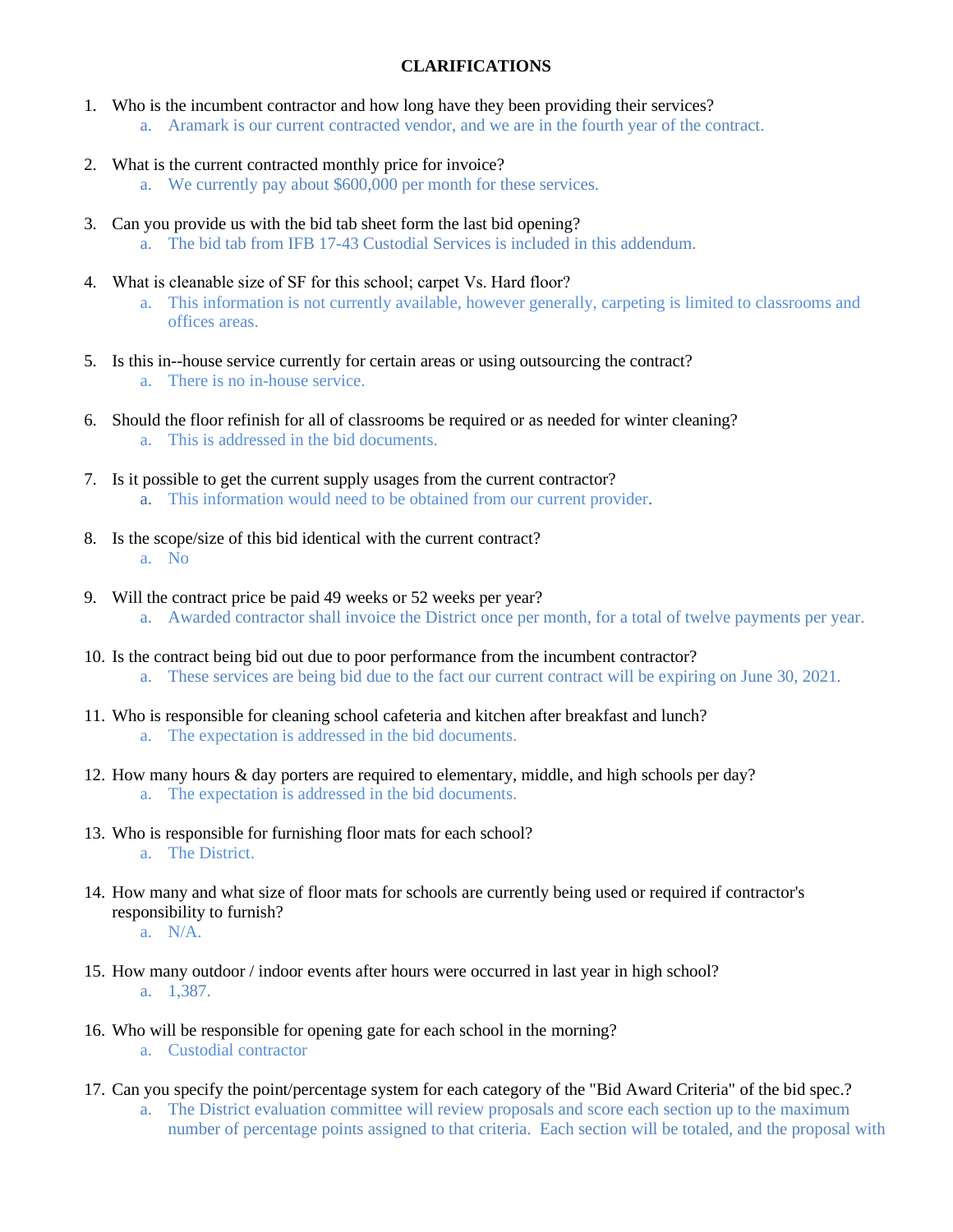the most total points out of 100 will be deemed the best fit for the District.

## 18. Who is responsible for cleaning kitchen floor daily?

a. The expectation is addressed in the bid documents.

#### 19. What is cleaning hours for the evening daily?

a. The expectation is addressed in the bid documents.

### 20. What is the hour for summer cleaning daily and weekly; from 5 days or 7 days per week available?

- a. Individual building hours can be reduced or increased based on events, summer classes and construction. Summer cleaning should occur during reduced summer operating hours at the Early Learning, Elementary and Middle School sites: 6:A.M. to 6P.M., 5 days a week. High Schools remain at normal operating hours as does all administration buildings and sites holding summer classes.
- 21. Who is the union (including the contact info.) of this contract with your school district if you have?
	- a. This information would need to be obtained from our current provider.

# 22. Can you release the CBA including list of employees the if you have a union contract?

a. This information would need to be obtained from our current provider.

### 23. Will it be awarded a single bidder or multiple bidders?

a. The District reserves the right to award this bid to one or multiple bidders.